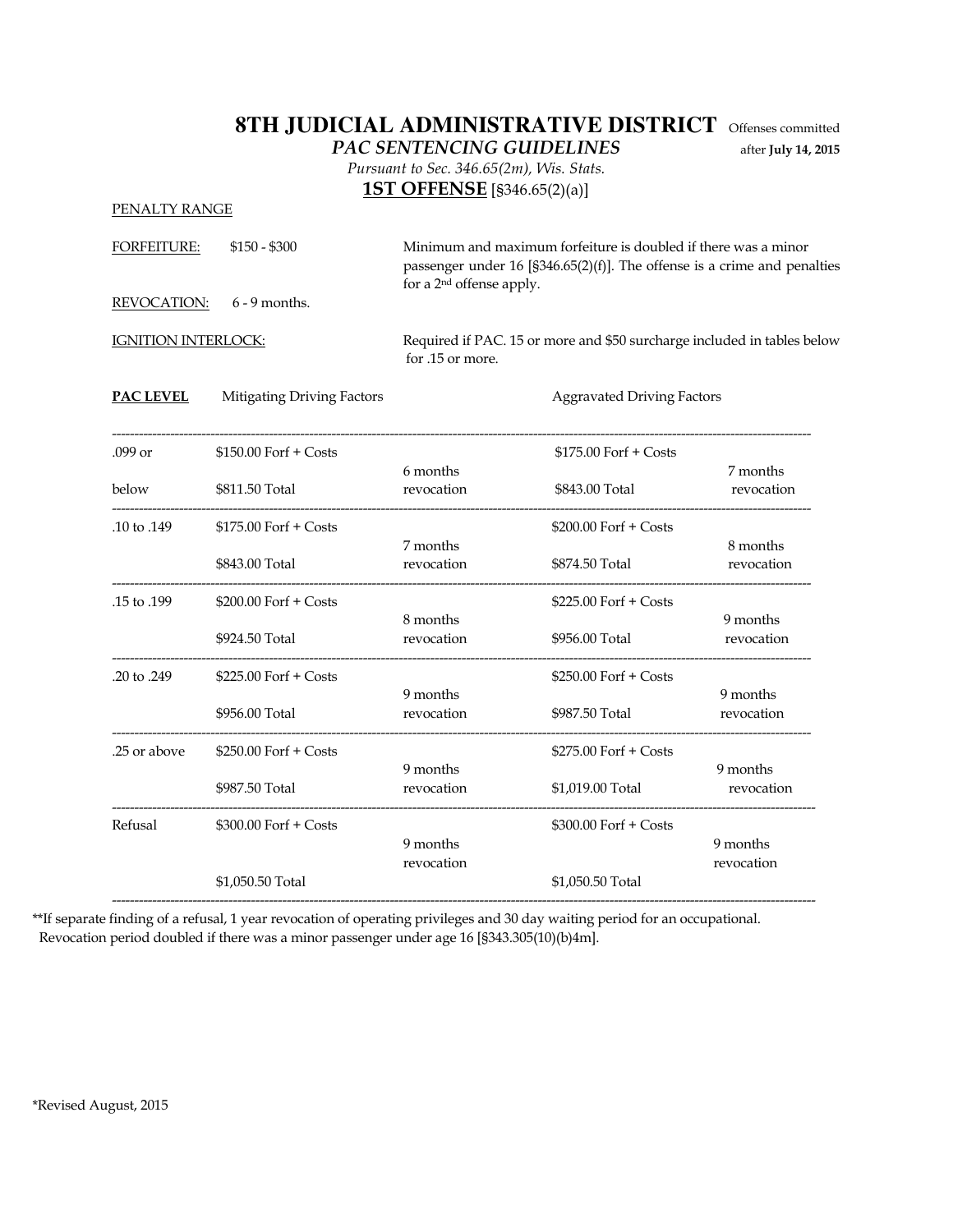### 8TH JUDICIAL ADMINISTRATIVE DISTRICT Offenses committed PAC SENTENCING GUIDELINES after July 14, 2015

Pursuant to Sec. 346.65(2m), Wis. Stats.

#### **COSTS**

|                                      | <b>FIRST OFFENSE</b>        | SECOND & SUBSEQUENT OFFENSES     |
|--------------------------------------|-----------------------------|----------------------------------|
| Driver Improvement Surcharge (DIS)   | \$435                       | \$435                            |
| Safe Ride Surcharge (SRS)            | \$50                        | \$50                             |
| <b>Court Costs</b>                   | \$25                        | \$163                            |
| Court Support Fee (CSF)              | \$68                        |                                  |
| Crime Lab & Drug Assessment (CLDA)   | \$13                        | \$13                             |
| Justice Information Fee (JIF)        | \$21.50                     |                                  |
| Victim Witness Surcharge-Misdemeanor |                             | \$67                             |
| Victim Witness Surcharge - Felony    |                             | \$92                             |
| Jail Assessment (JA)                 | \$10                        | 1% or \$10, whichever is greater |
| Penalty Assessment (PA)              | 26%                         | 26%                              |
| Ignition Interlock Surcharge (IIDS)  | \$50 .15 or more            | \$50 included in tables          |
| <b>Blood withdrawal cost</b>         | needs to be added to tables | needs to be added to tables      |
|                                      |                             |                                  |

#### ADDITIONAL OWI PENALTIES

#### ALCOHOL ASSESSMENT:

The Court shall order the person to submit to and comply with an assessment by an approved public treatment facility for examination of the person's use of alcohol, controlled substances or controlled substance analogs and development of a driver safety plan for the person [§343.30(1q)(c)]. If the Court finds that the person is already covered by an assessment or is participating in a driver safety plan or has evidence presented to it by a County Department under §51.42 that the person has recently completed assessment, a driver safety plan or both, the Court is not required to make such an Order. [343.30(1q)(e)]

Court may order a reduction in court costs, fine or forfeiture to allow the offender to pay the difference for an alcohol assessment and driver safety plan [(§346.65)(2e)].

Court may order community service to reduce the amount of a fine or forfeiture [§346.65(2g)], or may order community service that demonstrates the adverse effects of substance abuse or driving under the influence, and may order a site visit that demonstrates the effects of substance abuse [§346.65(2g), §346.65(2i)].

Court may also order restitution [§346.65(2r)(a)].

#### COUNTY OFFERING REDUCED MINIMUM PERIOD OF IMPRISONMENT FOR SUCCESSFUL COMPLETION OF PROBATION INCLUDING ALCOHOL AND DRUG TREATMENT

In any county offering reduced minimum periods of imprisonment for successful completion of probation including Alcohol and Drug Treatment, the period of imprisonment shall not be less than 5 nor more than 7 days for a second offense  $(346.65(2j)(bm))$ , not less than 14 days for a 3<sup>rd</sup> offense  $(346.65(2j)(cm))$  and not less than 29 days for a 4<sup>th</sup> Offense (346.65(2j)(cr)).

Ignition Interlock Devices (IIDS)

Ignition Interlock Devices (IIDS) will be mandatory on

1. All repeat OWI's.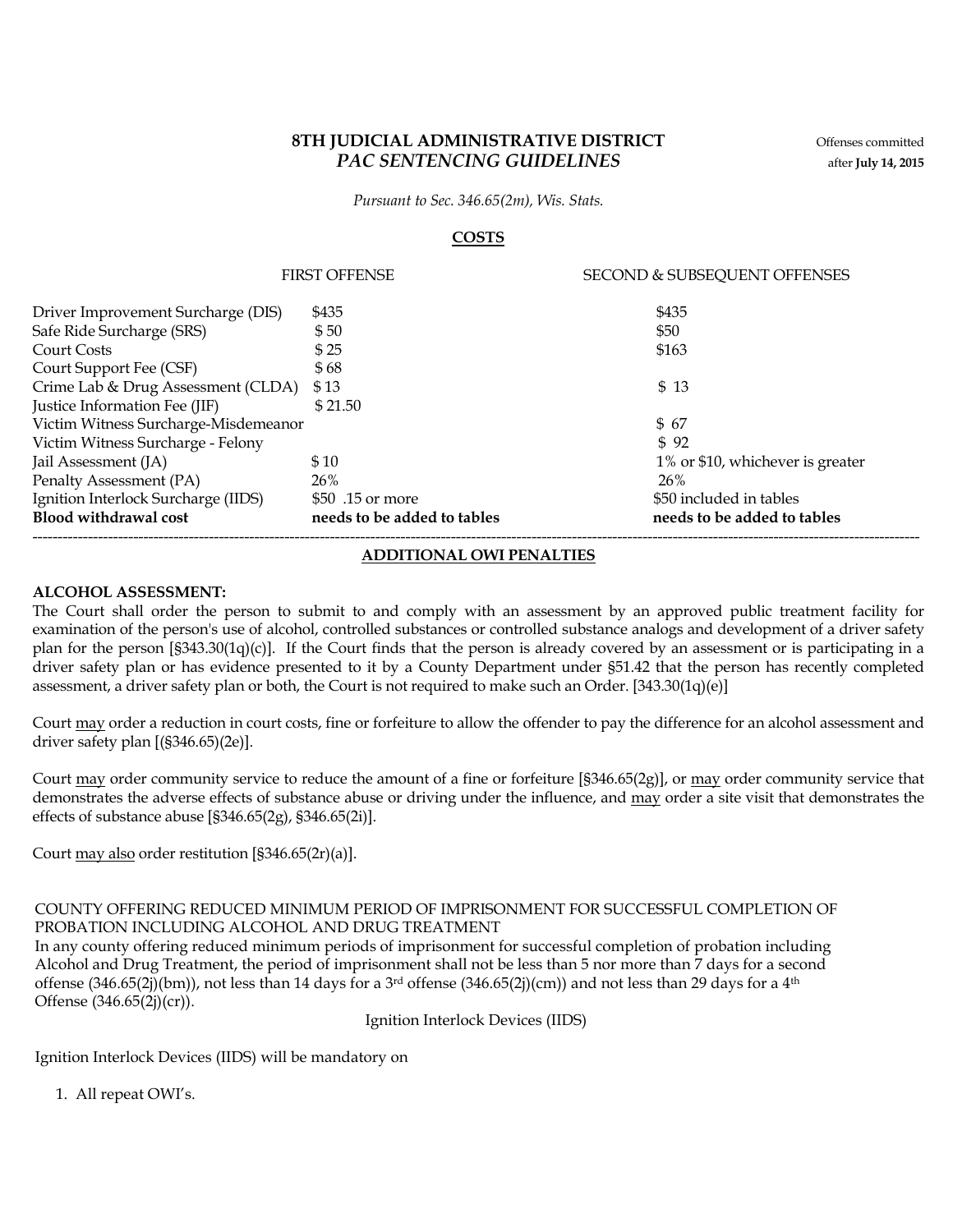2. All refusals

3. All 1st Offense OWI's with a PAC .15 or higher.

IID must be installed on every vehicle titled or registered to the defendant unless doing so would cause an undue financial hardship. The length of IIDS restriction. Minimum 1 year, maximum possible revocation period plus actual imprisonment sentence (343.301(2m). IID restriction begins on date DOT issues the offender any operator's license. Court has authority to impose IID installed on vehicle immediately or as of a later date. OWI offenders granted Huber law release privileges must submit proof of IID installation within 2 weeks of sentencing (303.08(10r).

#### MITIGATING AND AGGRAVATING FACTORS IN SENTENCING

#### MITIGATING FACTORS:

\*Age of prior OAWI/BAC Offense/Conviction \*Pre-conviction Assessment and Treatment \*Good Driving Record; \* Minimal Poor Driving \*Cooperation with Authorities; \* Positive Attitude/Steps Toward Problem Recognition \*Blood Test Taken

#### AGGRAVATING FACTORS:

\*Poor Driving; \* Accident or Injury Involved; \*Poor Prior Driving Record; \*Lack of Remorse

\*Recent Prior OAWI/BAC Offense/Conviction

\*Operating Without Valid Driving Privileges (i.e. OAR, OAS, OWL, HTO).

\*Circumstances of Consumption (Binge Drinking, Amount Consumed, Medication, Use, etc)

\*Poor/Limited Problem Recognition as Evidenced by Prior Treatment History or Lack Thereof

\*Uncooperative/Belligerent/Violent Toward Arresting Officer

\*Prior Uncounted Offenses for OAWI/BAC

\*For 3rd Plus Offenses: Previously Uncounted Offenses from January 1, 1988, per (1993 Wisconsin Act 317, Effective April 30, 1994 \*Combination of alcohol and controlled substance use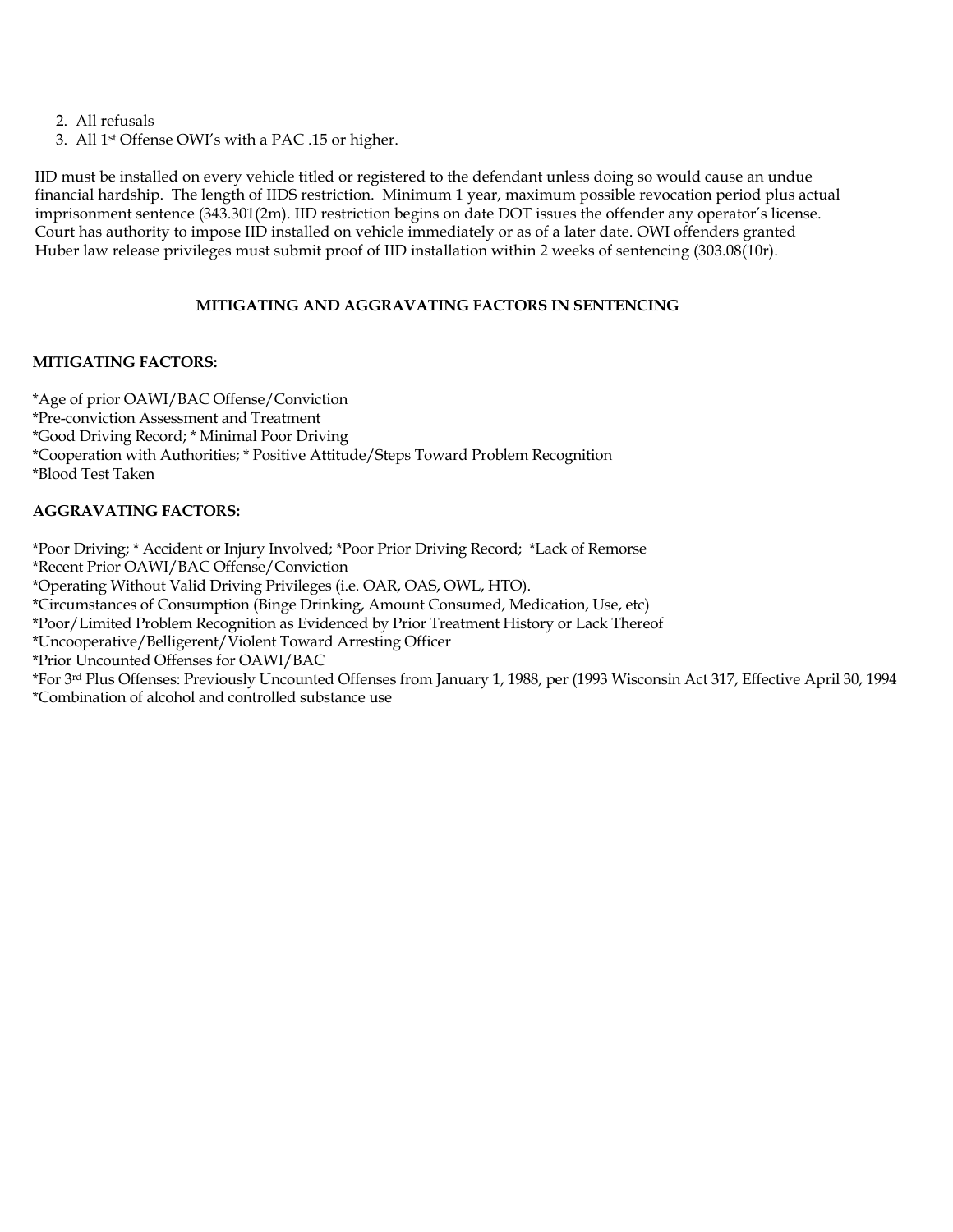## **8TH JUDICIAL ADMINISTRATIVE DISTRICT** Offenses committed

PAC SENTENCING GUIDELINES after July 14, 2015

 Pursuant to Sec. 346.65(2m), Wis. Stats. 2ND OFFENSE [§346.65(2)(b)] or

1<sup>St</sup> Offense with passenger under age 16

| PENALTY RANGE                                 |                                                                          |
|-----------------------------------------------|--------------------------------------------------------------------------|
| Ignition Interlock Device:                    | Minimum 1 year to a maximum of 18 months.                                |
| PROBATION:                                    | Probation for up to 2 years may be used if the person is subjected to at |
|                                               | least the mandatory minimum period of imprisonment                       |
|                                               | [97309(1)(d)(1)].                                                        |
| JAIL: $5 \text{ days} (1) - 6 \text{ months}$ | Minimum and maximum imprisonment doubled if there was a minor            |
|                                               | passenger under age 16 [§346.65(2)(f)]. [Minimum 48                      |
|                                               | consecutive hours in jail (§346.65(7)]                                   |
| FINE: $$350 - $1100$                          | Minimum and maximum fine is doubled if there was a minor                 |
|                                               | passenger under age 16 [§346.65(2)(f)]                                   |
|                                               |                                                                          |

 REVOCATION: 12 - 18 months. Minimum and maximum period is doubled if there was a minor passenger under age 16 [§343.30(1q)(b)4m]. (Occupational - 45 day waiting period, and must complete Alcohol Assessment and be in compliance with drivers safety plan and absolute sobriety during use.)

| <b>PAC LEVEL</b>       | Mitigating Driving Factors |                      | <b>Aggravating Driving Factors</b> |                      |
|------------------------|----------------------------|----------------------|------------------------------------|----------------------|
| $.099$ or              | $$350.00$ Fine + Costs     |                      | $$400.00$ Fine + Costs             |                      |
| below                  |                            | 10 days jail,        |                                    | 20 days jail,        |
|                        | \$1,429.00 Total           | 12 months revocation | \$1,492.00 Total                   | 13 months revocation |
| .10 to .169            | $$450.00$ Fine + Costs     |                      | $$500.00$ Fine + Costs             |                      |
|                        |                            | 20 days jail,        |                                    | 30 days jail,        |
|                        | \$1,555.00 Total           | 13 months revocation | \$1,618.00 Total                   | 14 months revocation |
| .17 to .199            | $$550.00$ Fine + Costs     |                      | $$600.00$ Fine $+$ Costs           |                      |
|                        |                            | 40 days jail,        |                                    | 60 days jail,        |
|                        | \$1,681.00 Total           | 14 months revocation | \$1,744.00 Total                   | 15 months revocation |
| $.20 \text{ to } .249$ | $$650.00$ Fine $+$ Costs   |                      | $$700.00$ Fine + Costs             |                      |
|                        |                            | 60 days jail,        |                                    | 90 days jail,        |
|                        | \$1.807.00 Total           | 15 months revocation | \$1,870.00 Total                   | 16 months revocation |
| .25 or above           | $$750.00$ Fine + Costs     |                      | \$800.00 Fine & Costs              |                      |
|                        |                            | 80 days jail,        |                                    | 120 days jail,       |
|                        | \$1,933.00 Total           | 17 months revocation | \$1,996.00 Total                   | 18 months revocation |
| Refusal                | $$850.00$ Fine $+$ Costs   |                      | $$900.00$ Fine + Costs             |                      |
|                        |                            | 100 days jail,       |                                    | 150 days jail,       |
|                        | \$2,059.00 Total           | 18 months revocation | \$2,122.00 Total                   | 18 months revocation |
|                        |                            |                      |                                    |                      |

\*\*If separate finding of a refusal, 2 year revocation of operating privileges and 90 day waiting period for an occupational. \*\*\* Revocation period doubled if there was a minor passenger under age 16 [§343.305(10)(b)4m].

(1) §346.65(2g)(d) The Court shall ensure that the person is imprisoned for not less than 5 days or ordered to perform not less than 30 days of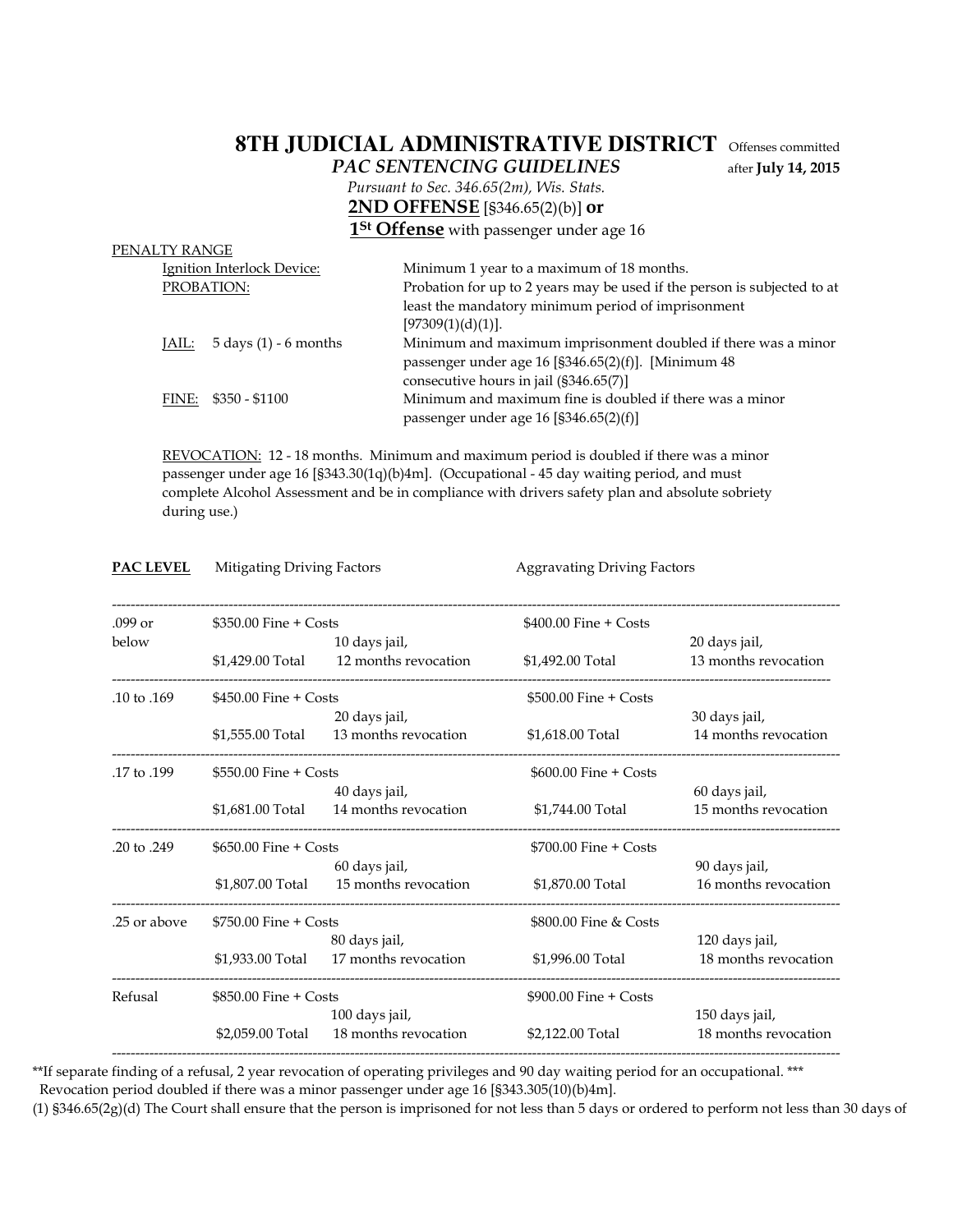community service work under §973.03(3)(a).

## **8TH JUDICIAL ADMINISTRATIVE DISTRICT** Offenses committed

PAC SENTENCING GUIDELINES after July 14, 2015

 Pursuant to Sec. 346.65(2m), Wis. Stats. 3RD OFFENSE [§346.65(2)(c)]

| Maximum 1 year to a maximum 36 months.                                     |  |
|----------------------------------------------------------------------------|--|
| Probation for up to 2 years may be used if person is subjected to at least |  |
| the mandatory minimum period of imprisonment $[973.09(1)(d)(1)].$          |  |
| Minimum and maximum imprisonment doubled if there was a minor              |  |
| passenger under age 16 [346.65(2)(f)]. Offense is a felony and place of    |  |
| imprisonment determined under §973.02.                                     |  |
| [Minimum 48 consecutive hours in jail (§346.65(7)]                         |  |
| Minimum and maximum fine is doubled if there was a minor passenger         |  |
| under age 16 [§346.65(2)(f)]                                               |  |
| (1) Minimum and maximum fine is doubled if PAC .17 to .199.                |  |
| (2) Minimum and maximum fine is tripled if PAC 0.20 to 0.249.              |  |
| (3) Minimum and maximum fine is quadrupled if PAC 0.25 or above.           |  |
|                                                                            |  |

 REVOCATION: 24 - 36 months. Minimum and maximum period is doubled if there was a minor passenger under age 16 [§343.30(1q)(b)4m]. \*\*\*(Occupational - 45 day waiting period, and must complete Alcohol Assessment and be in compliance with drivers safety plan and absolute sobriety during use.)

| <b>PAC LEVEL</b> | Mitigating Driving Factors |                      | <b>Aggravating Driving Factors</b> |                      |
|------------------|----------------------------|----------------------|------------------------------------|----------------------|
| $.099$ or        | \$600.00 Fine + Costs      |                      | $$700.00$ Fine + Costs             |                      |
|                  |                            | 60 days jail,        |                                    | 90 days jail,        |
| below            | \$1,744.00 Total           | 24 months revocation | \$1,870.00 Total                   | 27 months revocation |
| .10 to .169      | $$800.00$ Fine + Costs     |                      | $$900.00$ Fine + Costs             |                      |
|                  |                            | 80 days jail,        |                                    | 120 days jail,       |
|                  | \$1,996.00 Total           | 27 months revocation | \$2,122.00 Total                   | 30 months revocation |
| .17 to .199      | $$1,200.00$ Fine + Costs   |                      | \$1,300.00 Fine + Costs            |                      |
|                  |                            | 110 days jail,       |                                    | 150 days jail,       |
| (1)              | \$2,502.00 Total           | 30 months revocation | \$2,629.00 Total                   | 33 months revocation |
| .20 to .249      | \$1,800.00 Fine + Costs    |                      | $$1,900.00$ Fine + Costs           |                      |
|                  |                            | 140 days jail,       |                                    | 180 days jail,       |
| (2)              | \$3,264.00 Total           | 33 months revocation | \$3,391.00 Total                   | 36 months revocation |
| .25 or above     | \$2,400.00 Fine + Costs    |                      | \$2,500.00 Fine + Costs            |                      |
|                  |                            | 170 days jail,       |                                    | 210 days jail,       |
| (3)              | \$4,026.00 Total           | 36 months revocation | \$4,153.00 Total                   | 36 months revocation |
| Refusal          | \$2,000.00 Fine + Costs    |                      | \$2,000.00 Fine + Costs            |                      |
|                  |                            | 200 days jail,       |                                    | 240 days jail,       |
|                  | \$3,518.00 Total           | 36 months revocation | \$3,518.00 Total                   | 36 months revocation |

\*\*If separate finding of a refusal, 3 year revocation of operating privileges and 120 day waiting period for an occupational. \*\*\*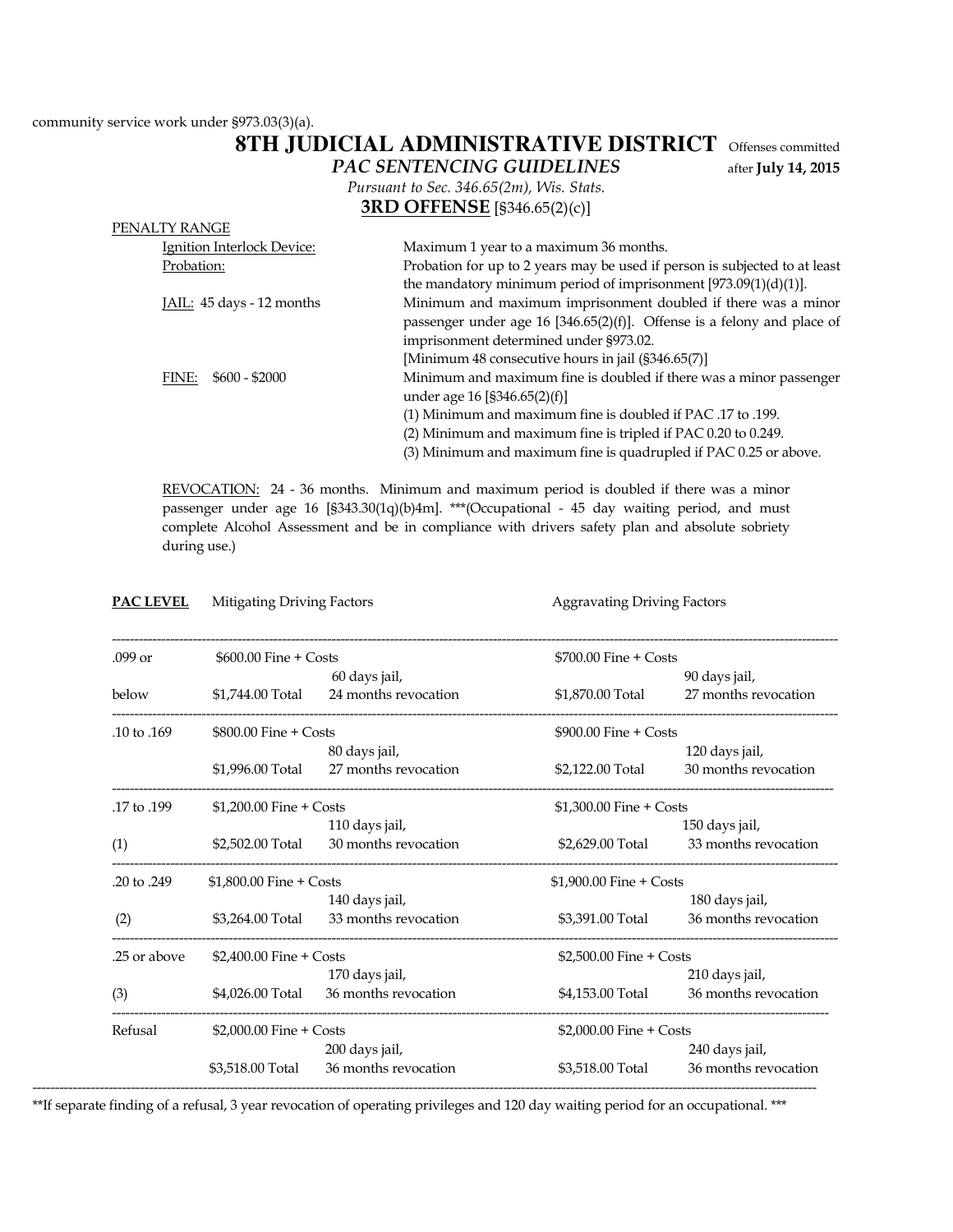Revocation period doubled if there was a minor passenger under age 16 [§343.305(10)(b)4m]

|                                                                                                                  | 8TH JUDICIAL ADMINISTRATIVE DISTRICT<br>Offenses committed               |  |  |
|------------------------------------------------------------------------------------------------------------------|--------------------------------------------------------------------------|--|--|
|                                                                                                                  | <b>PAC SENTENCING GUIDELINES</b><br>after July 14, 2015                  |  |  |
|                                                                                                                  | Pursuant to Sec. 346.65(2m), Wis. Stats.                                 |  |  |
|                                                                                                                  | <b>4TH OFFENSE</b> [§346.65(2)(d)] (MISD)                                |  |  |
| Ignition Interlock Device:                                                                                       | Minimum of 1 year to maximum of 36 months.                               |  |  |
| PROBATION:                                                                                                       | Probation for up to 3 years may be used if the person is subjected to at |  |  |
|                                                                                                                  | least the mandatory minimum period of imprisonment [973.09(1)(d)(1].     |  |  |
| Minimum and maximum imprisonment doubled if there was a minor<br>JAIL: $60 \text{ days} - 12 \text{ months}$ (1) |                                                                          |  |  |
|                                                                                                                  | passenger under age 16 [§346.65(2)(f)]. Offense is a felony and place of |  |  |
|                                                                                                                  | imprisonment determined under §973.02.                                   |  |  |
|                                                                                                                  | [Minimum 48 consecutive hours in jail (§346.65(7)]                       |  |  |
| $$600 - $2000$<br>FINE:                                                                                          | Minimum and maximum fine is doubled if there was a minor passenger       |  |  |
| under age 16 [§346.65(2)(f)]                                                                                     |                                                                          |  |  |
| (1) Minimum and maximum fine is doubled if PAC .17 to .199.                                                      |                                                                          |  |  |
|                                                                                                                  | (2) Minimum and maximum fine is tripled if PAC 0.20 to 0.249.            |  |  |
|                                                                                                                  | (3) Minimum and maximum fine is quadrupled if PAC 0.25 or above.         |  |  |

REVOCATION: 24 - 36 months. Minimum and maximum period is doubled if there was a minor passenger under age 16 [§343.30(1q)(b)4m]. \*\*\* (Occupational - 45 day waiting period, and must complete Alcohol Assessment and be in compliance with drivers safety plan and absolute sobriety during use.)

| <b>PAC LEVEL</b> |                          | Mitigating Driving Factors<br><b>Aggravating Driving Factors</b> |                          |                                       |
|------------------|--------------------------|------------------------------------------------------------------|--------------------------|---------------------------------------|
| .099 or          | $$800.00$ Fine + Costs   |                                                                  | $$900.00$ Fine + Costs   |                                       |
| below            | \$1,996.00 Total         | 100 days jail,<br>36 month revocation                            | \$2,122.00 Total         | 125 days jail,<br>36 month revocation |
| .10 to .169      | $$1,000.00$ Fine + Costs |                                                                  | $$1,100.00$ Fine + Costs |                                       |
|                  | \$2,248.00 Total         | 125 days jail,<br>36 month revocation                            | \$2,375.00 Total         | 150 days jail,<br>36 month revocation |
| .17 to .199      | $$1,400.00$ Fine + Costs |                                                                  | $$1,500.00$ Fine + Costs |                                       |
| (1)              | \$2,756.00 Total         | 150 days jail,<br>36 month revocation                            | \$2,883.00 Total         | 175 days jail,<br>36 month revocation |
| .20 to .249      | \$2,000.00 Fine + Costs  |                                                                  | \$2,100.00 Fine + Costs  |                                       |
| (2)              | \$3,518.00 Total         | 175 days jail,<br>36 month revocation                            | \$3,645.00 Total         | 200 days jail,<br>36 month revocation |
| .25 or above     | $$2,600.00$ Fine + Costs |                                                                  | \$2,700.00 Fine + Costs  |                                       |
| (3)              | \$4,280.00 Total         | 200 days jail<br>36 month revocation                             | \$4,407.00 Total         | 225 days jail,<br>36 month revocation |
| Refusal          | \$2,000.00 Fine + Costs  |                                                                  | \$2,000.00 Fine + Costs  |                                       |
|                  | \$3,518.00 Total         | 250 days jail<br>36 month revocation                             | \$3,518.00 Total         | 275 days jail,<br>36 month revocation |
|                  |                          |                                                                  |                          |                                       |

\*\*If separate finding of a refusal, 3 year revocation of operating privileges and 120 day waiting period for an occupational. \*\*\* Revocation period doubled if there was a minor passenger under age 16 [§343.305(10()b)4m]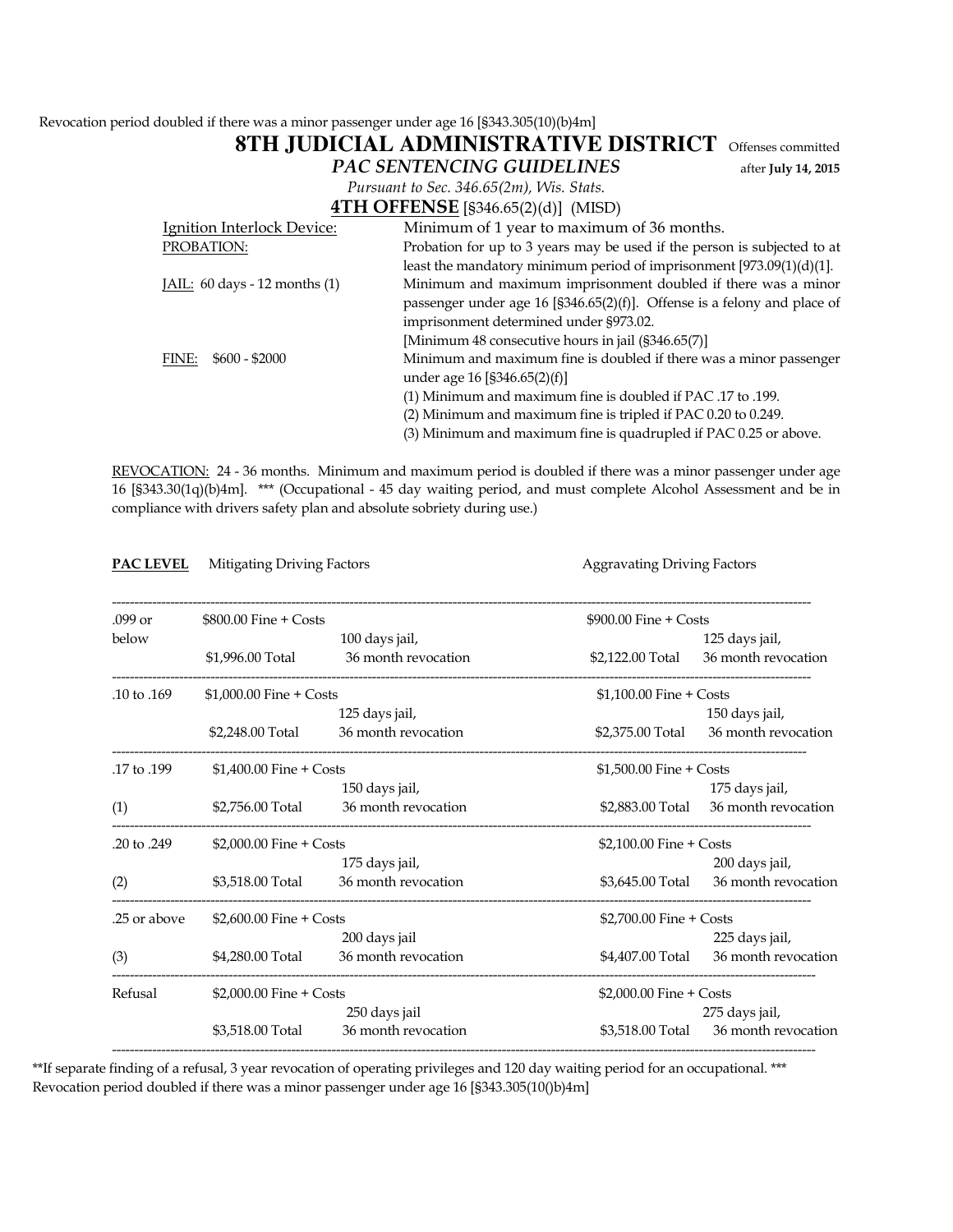## 8TH JUDICIAL ADMINISTRATIVE DISTRICT Offenses committed PAC SENTENCING GUIDELINES after July 14, 2015

Pursuant to Sec. 346.65(2m), Wis. Stats.

## 4TH IF FELONY AND SUBSEQUENT OFFENSES [§346.65(2)(e)]

| Ignition Interlock Device:                                                             | Minimum of 1 year to a maximum of 36 months.                       |  |  |
|----------------------------------------------------------------------------------------|--------------------------------------------------------------------|--|--|
| Probation may be used for Class H felony only if the person is subjected<br>PROBATION: |                                                                    |  |  |
|                                                                                        | to at least the mandatory minimum period of imprisonment           |  |  |
|                                                                                        | [973.09(1)(d)(1)].                                                 |  |  |
| <b>INCARCERATION:</b>                                                                  | [Offense is a Felony and place of imprisonment determined under    |  |  |
|                                                                                        | §973.02].                                                          |  |  |
| 6-Months – 6 years (a) Class $H^*$                                                     |                                                                    |  |  |
| 3 years - 10 years (a) Class G*                                                        |                                                                    |  |  |
| 4 years - 125 years(a) Class $F^*$                                                     | COURT'S DISCRETION AS TO LENGTH OF JAIL OR PRISON                  |  |  |
|                                                                                        | SENTENCE. COURT<br>SHOULD CONSIDER<br>ORDERING<br>PRE-             |  |  |
|                                                                                        | <b>SENTENCE REPORT.</b>                                            |  |  |
|                                                                                        | (a) Minimum and maximum imprisonment doubled if there was a        |  |  |
| minor passenger under age 16                                                           | [§346.65(2)(f)].                                                   |  |  |
|                                                                                        | [Minimum 48 consecutive hours in jail (§346.65(7)]                 |  |  |
| FINE:<br>\$600 - \$10,000 Class H                                                      |                                                                    |  |  |
| \$25,000 Class G<br>$$0 -$                                                             |                                                                    |  |  |
| \$25,000 Class F<br>$$0 -$                                                             | Minimum and maximum fine is doubled if there was a minor passenger |  |  |
|                                                                                        | under age $16$ [§346.65(2)(f)]                                     |  |  |
|                                                                                        | (1) Minimum and maximum fine is doubled if PAC .17 to .199.        |  |  |
|                                                                                        | (2) Minimum and maximum fine is tripled if PAC 0.20 to 0.249.      |  |  |
|                                                                                        | (3) Minimum and maximum fine is quadrupled if PAC .25 or above.    |  |  |
|                                                                                        |                                                                    |  |  |

REVOCATION: 24 - 36 months. Minimum and maximum period is doubled if there was a minor passenger under age 16 [§343.30(1q)(b)4m].

 \*\*\* (Occupational - 45 day waiting period, and must complete Alcohol Assessment and be in compliance with drivers safety plan and absolute sobriety during use.)

| <b>PAC LEVEL</b>       | Mitigating Driving Factors | Aggravating              |       |
|------------------------|----------------------------|--------------------------|-------|
| <b>Driving Factors</b> |                            |                          |       |
| .099 or                | $$1,000.00$ Fine + Costs   | $$1,100.00$ Fine + Costs |       |
|                        | (INCARCERATION-SEE ABOVE)  |                          |       |
|                        | \$2,323.00 Total           | \$2,450.00               | Total |
|                        | 36 month revocation        | 36 month revocation      |       |
| .10 to $.169$          | $$1,200.00$ Fine + Costs   | $$1,300.00$ Fine + Costs |       |
|                        | (INCARCERATION-SEE ABOVE)  |                          |       |
|                        | \$2,577.00 Total           | \$2,604.00               | Total |
|                        | 36 month revocation        | 36 month revocation      |       |
| .17 to .249            | $$1,600.00$ Fine + Costs   | $$1,700.00$ Fine + Costs |       |
|                        | (INCARCERATION-SEE ABOVE)  |                          |       |
|                        | \$3,085.00 Total           | \$3,212.00               | Total |
|                        | 36 month revocation        | 36 month revocation      |       |
| .20 to .249            | $$2,200.00$ Fine + Costs   | $$2,300.00$ Fine + Costs |       |
|                        | (INCARCERATION-SEE ABOVE)  |                          |       |
|                        | \$3,847.00 Total           | \$3,974.00               | Total |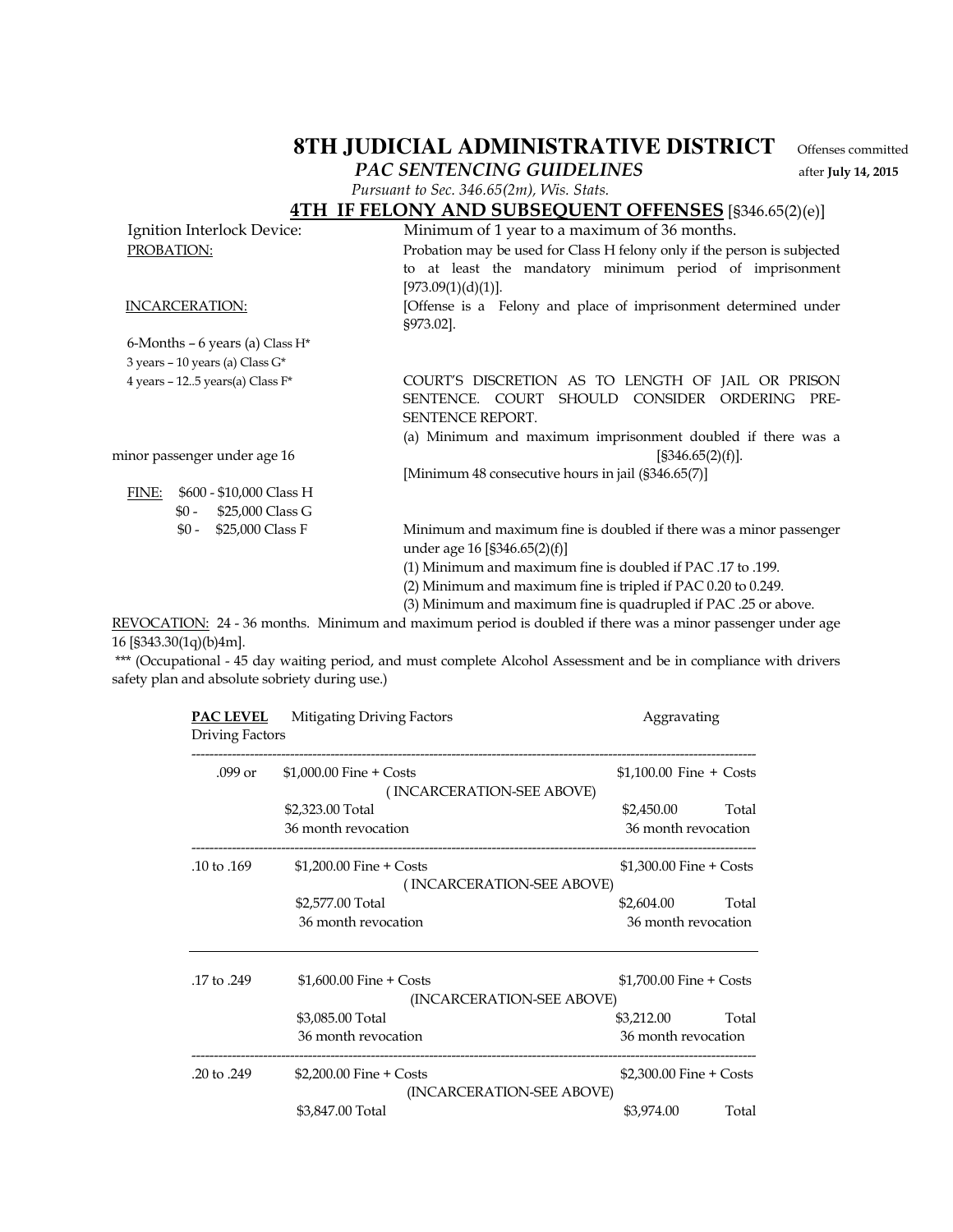|              | 36 month revocation       | 36 month revocation        |
|--------------|---------------------------|----------------------------|
| .25 or above | $$2,800.00$ Fine + Costs  | $$2.900.00$ Fine $+$ Costs |
|              | (INCARCERATION-SEE ABOVE) |                            |
|              | \$4,609.00 Total          | \$4,736.00 Total           |
|              | 36 month revocation       | 36 month revocation        |
| Refusal      | $$3,000.00$ Fine + Costs  | $$3.500.00$ Fine $+$ Costs |
|              | (INCARCERATION-SEE ABOVE) |                            |
|              | \$4,863.00 Total          | Total<br>\$5,498,00        |
|              | 36 month revocation       | 36 month revocation        |
|              |                           |                            |

\*\* If separate finding of a refusal, 3 year revocation of operating privileges and 120 day waiting period for an occupational. \*\*\* Revocation period doubled if there was a minor passenger under age 16 [343.305(10)(b)4m].

\*4th, 5th or 6th Offense is a Class H Felony

\* 7th, 8th or 9th Offense is a Class G Felony

\*10th Offense or more is a Class F Felony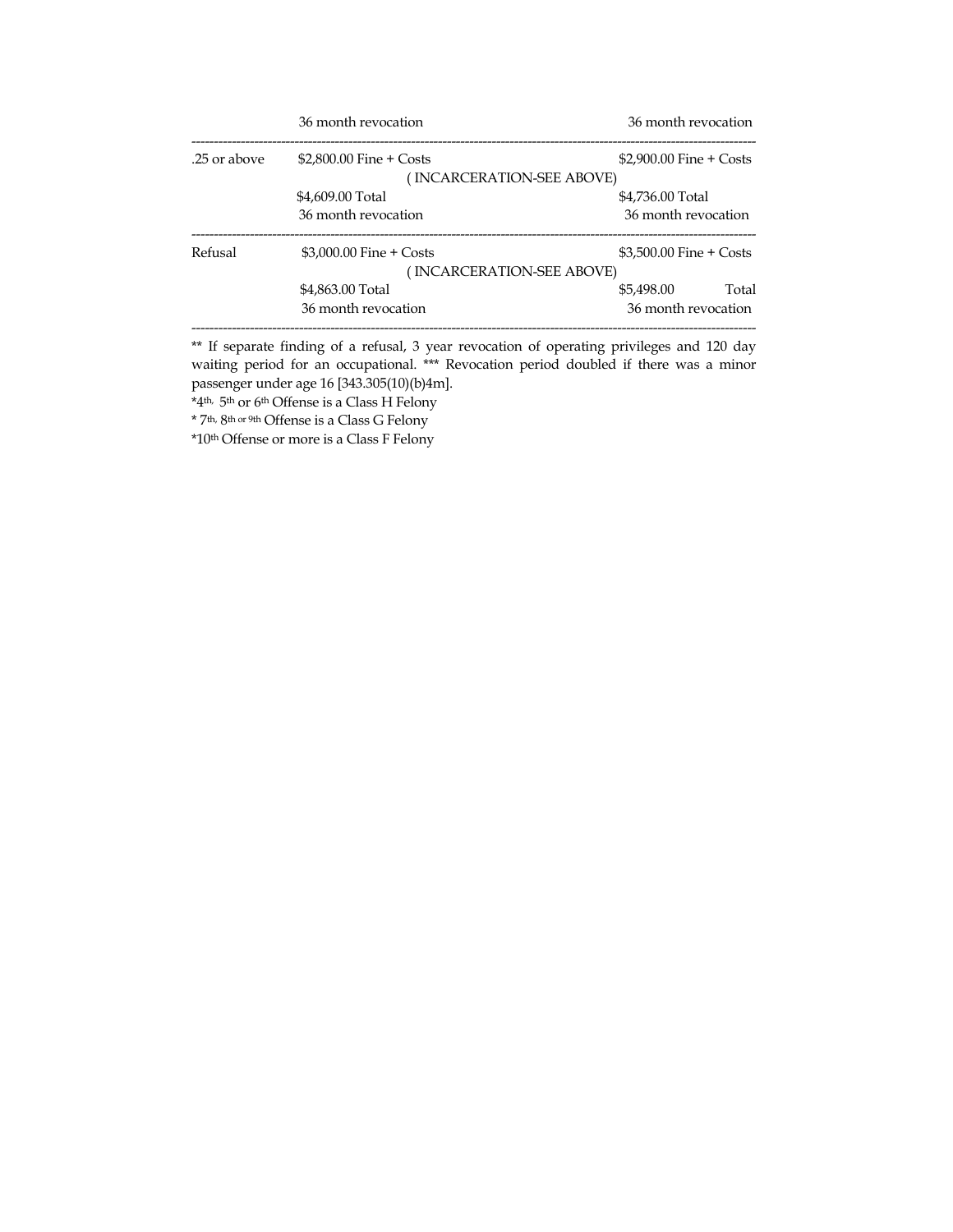#### **COMMERCIAL MOTOR VEHICLES**

### **FIRST OFFENSE**

Citations Issues After July 14, 2015

| <b>BAC Level</b>       | .040 to .08 |            |  |
|------------------------|-------------|------------|--|
|                        | Mitigated   | Aggravated |  |
| <b>Penalty</b>         | 769.50      | 858.50     |  |
| Forfeiture             | 150.00      | 200.00     |  |
| <b>DIS</b>             | 435.00      | 435.00     |  |
| SRS                    | 50.00       | 50.00      |  |
| Costs                  | 25.00       | 25.00      |  |
| CSF                    | 68.00       | 68.00      |  |
| (26% of Forfeiture) PA | 39.00       | 78.00      |  |
| JA                     | 10.00       | 10.00      |  |
| JISF                   | 21.50       | 21.50      |  |
| CL/DL                  | 13.00       | 13.00      |  |
| TDEA                   | 8.00        | 8.00       |  |
| <b>DNA Surcharge</b>   | 0.0         | 0.0        |  |
| <b>Suspension</b>      | O(DMV)      | O(DMV)     |  |

#### **PENALTY RANGE**

**FORFEITURE:** \$150 minimum to \$400 maximum

DIS: Increase per §346.655

**SUSPENSION: NOT MANDATORY** 

#### **ALCOHOL ASSESSMENT**

1. Court may order community service work to reduce the amount of a forfeiture. Court may also order restitution.

 2. If there is a minor passenger under 16 years of age in the commercial motor vehicle at the time of violation, the minimum and maximum forfeiture is doubled.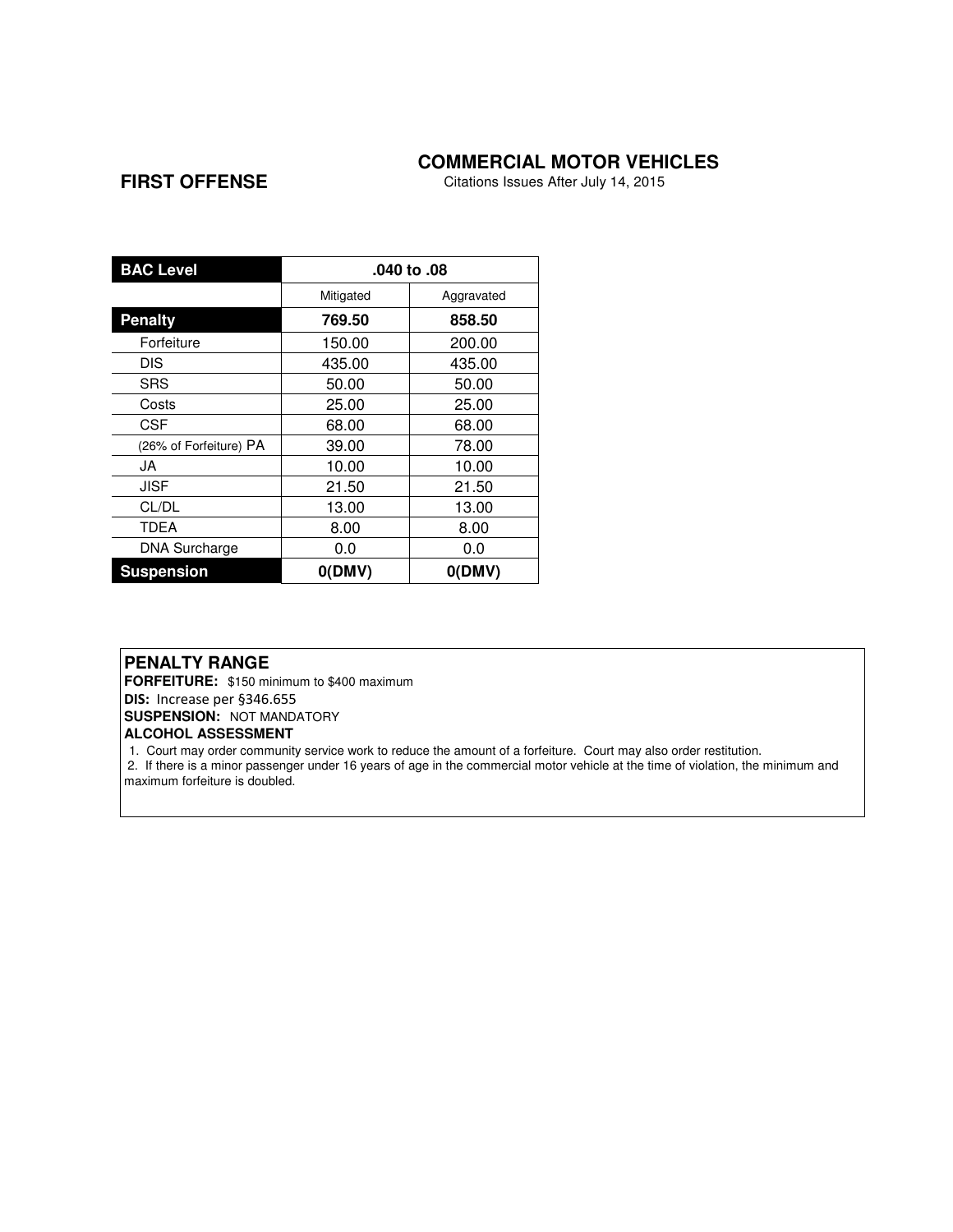## SECOND OFFENSE **COMMERCIAL MOTOR VEHICLES**

Citations Issued After July 14, 2015

| <b>BAC Level</b>             | .040 to .080 |            |
|------------------------------|--------------|------------|
|                              | Mitigated    | Aggravated |
| Jail                         | 20 days      | 40 days    |
| <b>Penalty</b>               | 1131.00      | 1257.00    |
| Fine                         | 300.00       | 400.00     |
| <b>DIS</b>                   | 435.00       | 435.00     |
| <b>SRS</b>                   | 50.00        | 50.00      |
| Costs                        | 20.00        | 20.00      |
| vws                          | 67.00        | 67.00      |
| (26% of Fine) PA             | 78.00        | 104.00     |
| JA                           | 10.00        | 10.00      |
| CL/DL                        | 13.00        | 13.00      |
| <b>TDEA</b>                  | 8.00         | 8.00       |
| <b>DNA Surcharge</b>         | 200.00       | 200.00     |
| <b>Revocation/Suspension</b> | O(DMV)       | $0$ (DMV)  |

## **PENALTY RANGE**

**FINE AMOUNT:** \$300 minimum to \$1000 maximum

**DIS:** Increase per §346.655

VWS: VWS may not be waived, reduced or forgiven [§973.045(1)]

**JAIL**: **Not less than 5 days or ordered to perform not less than 30 days of community service work nor more than 6 months. REVOCATION/SUSPENSION**: NOT MANDATORY

#### **ALCOHOL ASSESSMENT**

1. Court may order community service work to reduce the amount of a fine. Court may also order restitution.

2. If there is a minor passenger under 16 years of age in the commercial motor vehicle at the time of the violation, the minimum and maximum fine is doubled.